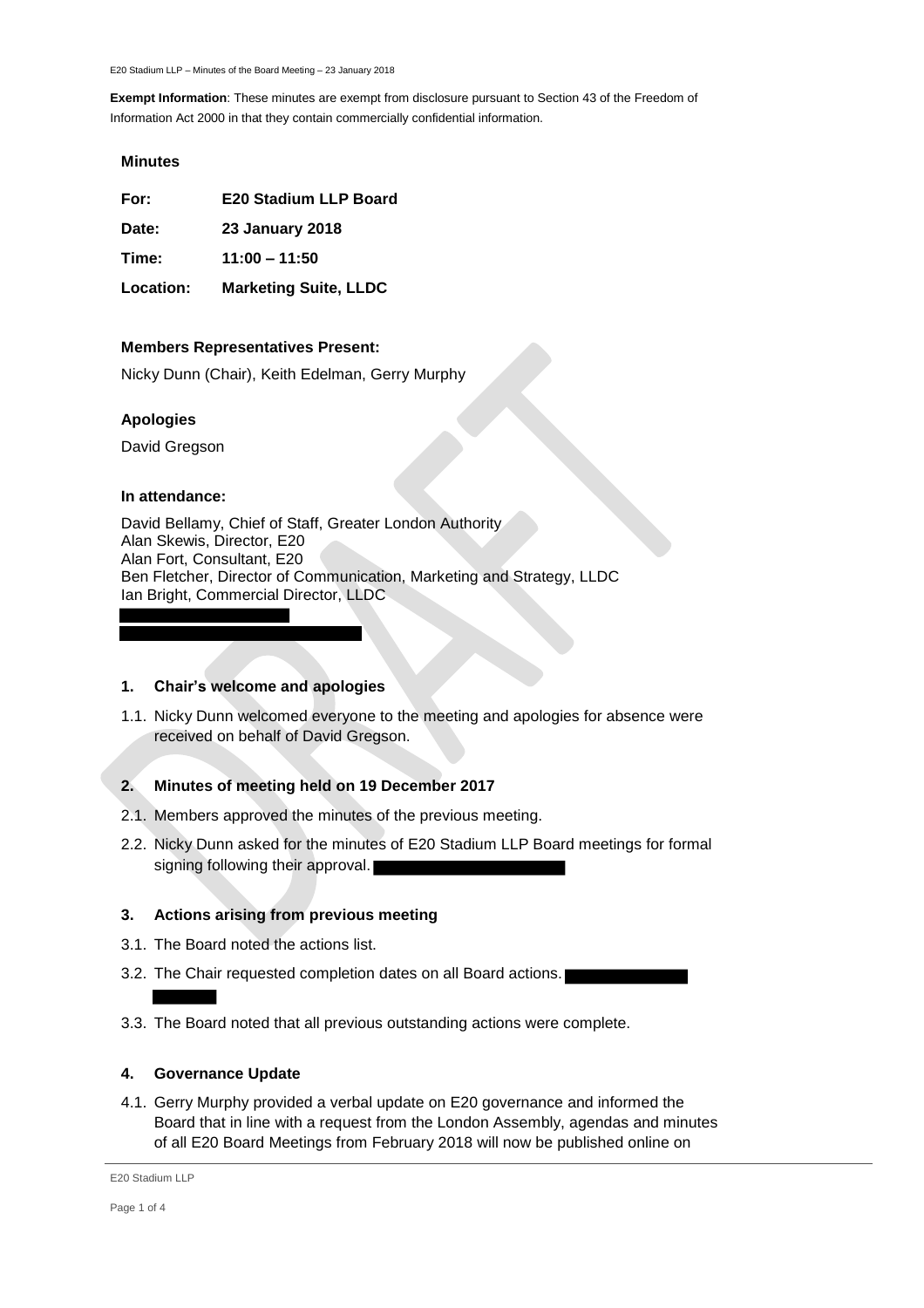LLDC's website following each meeting.

## **5. E20 Director Report**

- 5.1. The E20 Director provided the Board with the E20 Director Report.
- 5.2. It was confirmed that the 'Northern Ticket Hall' egress plan was implemented for the first time at the West Ham United (WHU) vs. Bournemouth match on Saturday 20 January 2018. The following points were raised during the discussion.



- 5.3. The Board were informed that the number of spectators attending WHU home football matches were lower than the ticket sales indicated but LS185 were still obliged to steward to the higher level.
- 5.4. LS185 are working with of EventSec to look at potential stewarding solutions and cost reductions.
- 5.5. LS185 are working with a consultant, **the consultant and intervally states**, to analyse stadium utility usage and look at how consumption might be reduced.
- 5.6. It was confirmed that following Lendlease's completion of construction of TfL and the FCA's headquarters at International Quarter London, 'The Stitch' has returned to its permanent location opposite Chestnut Plaza, Westfield.



E20 Stadium LLP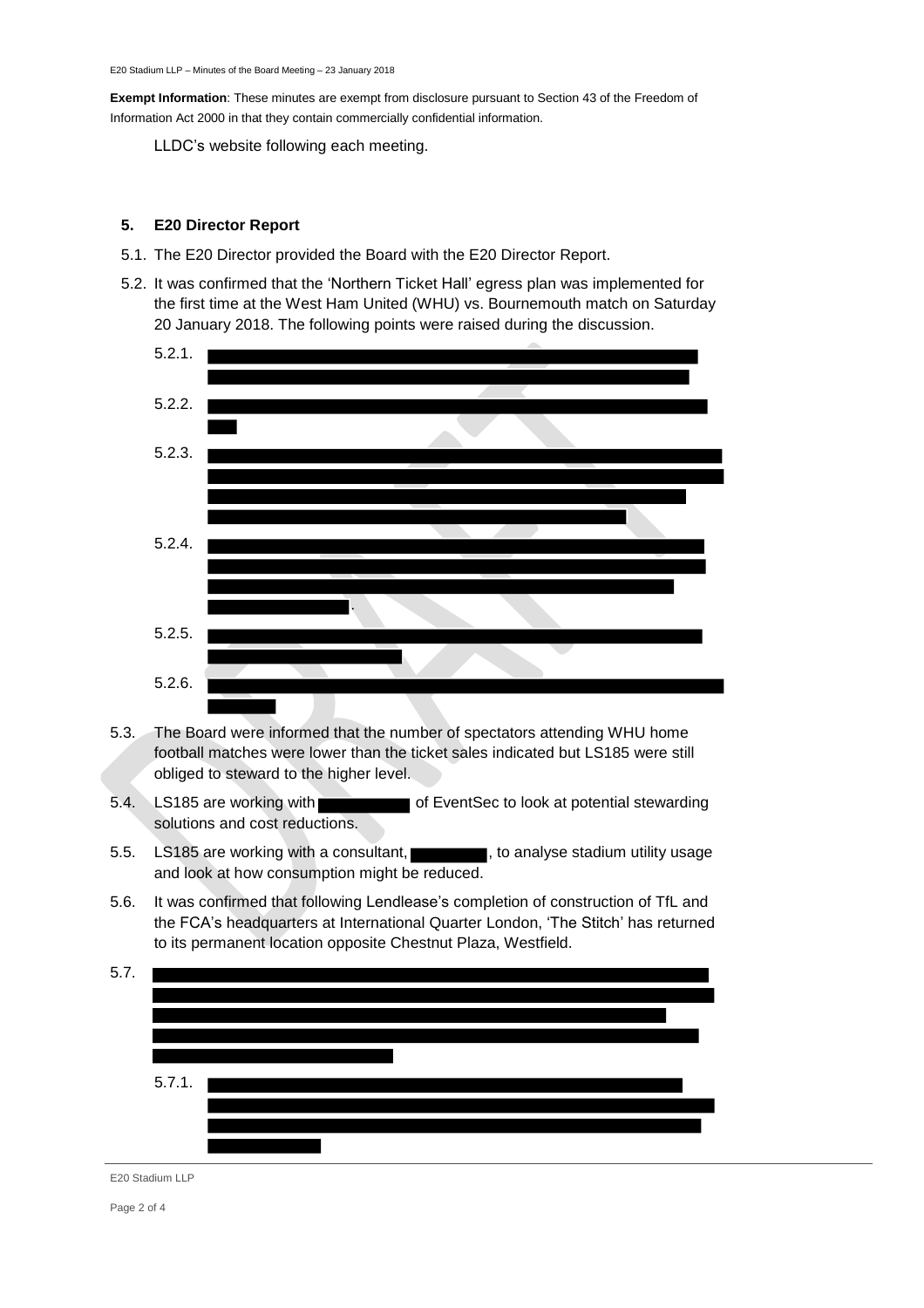- 5.8. The E20 Director presented the LS185 Health and Safety report, the following pointed were noted.
	- 5.8.1. Alan Fort confirmed that LS185 are sending all members of staff on a Health and Safety training course in February 2018.



- 5.9. The E20 Director presented the E20 Risk Register.
	- 5.9.1. David Bellamy asked for a further assessment of risks and issues, highlighting that some issues were currently listed as risks.

#### 5.10. **The Board noted the report**

# $5.11.$

5.12. Revert to Board with future cost plan for stewarding Westfield after six-match trial of Northern Ticket Hall egress. **[Action: Alan Fort / Alan Skewis]**



5.16. Re-present risks and issues listed on Risk Register **[Action: Alan Skewis]**

#### **6. Finance Report**

- 6.1. Gerry Murphy presented the Finance Report and payments profile to the Board.
- 6.2. The Board had received an aged creditors analysis, as requested at a previous meeting.
- 6.3.
- 6.4. **The Board noted the report.**

## **Actions**

6.5.

```
E20 Stadium LLP
```